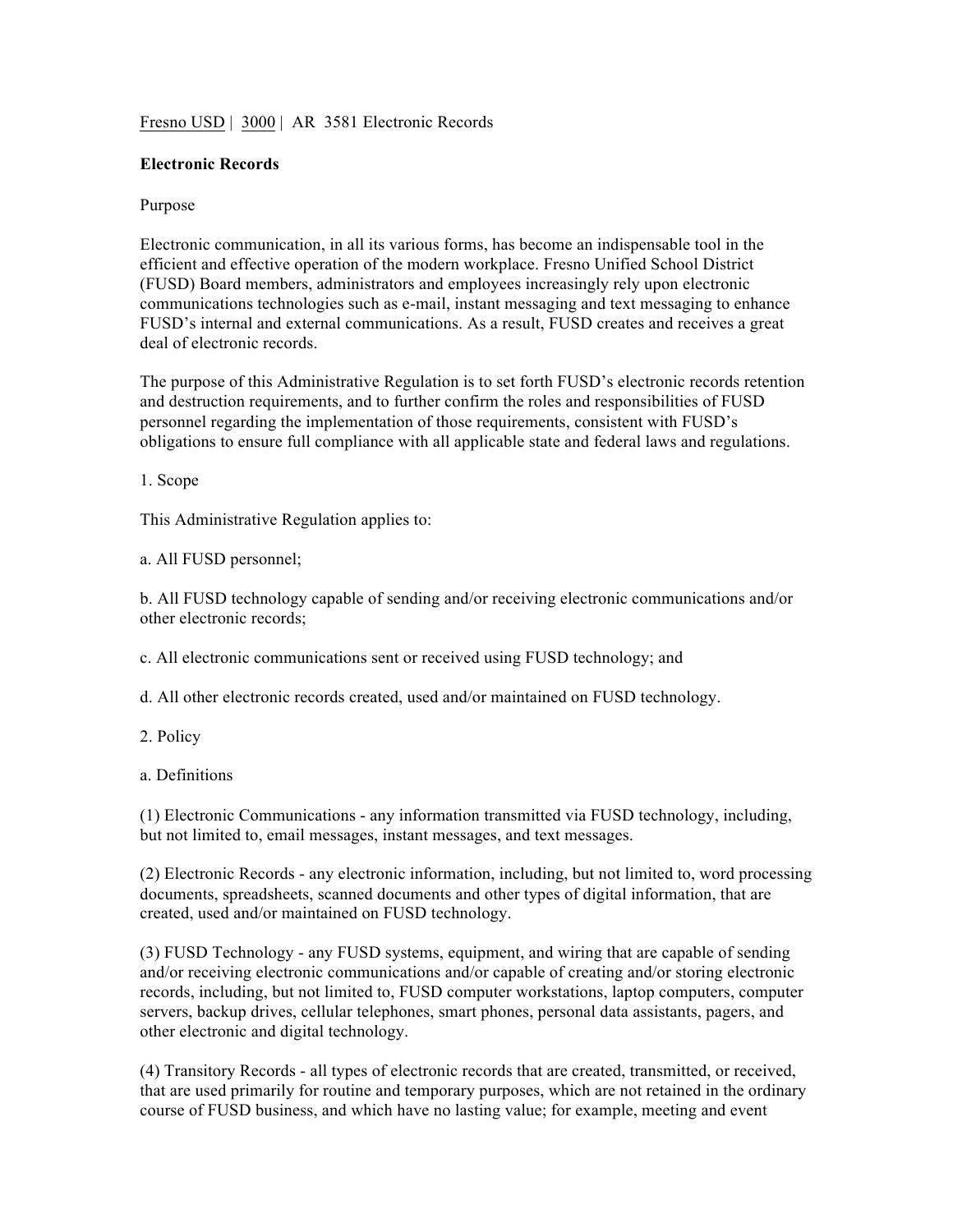notices, announcements, internal information requests, purely personal information and/or communications, preliminary drafts, notes, and junk or spam messages. Information transmitted by text messaging and instant messaging is considered by FUSD as transitory information. Text messaging and instant messaging should not be used to transmit Lasting Value Records

(5) Lasting Value Records - all types of electronic records created, transmitted, and/or received that are used by FUSD which must be retained by law or regulation, e.g., pupil records, personnel records, fiscal records, etc., or which should be retained based on their continuing usefulness in FUSD operations, legal affairs, and the like. (5 CCR 16022)

## b. Retention and Destruction

(1) Default Retention Periods. FUSD technology is not intended, and further does not have the storage capacity, to retain all electronic records indefinitely. Therefore, FUSD e-mail servers will be set to automatically purge all e-mail messages (including e-mail messages contained in inbox, sent, draft, and deleted mail folders), along with any attachments, after a period of 13 months. FUSD will not retain the electronic storage of instant messages and text messages for any period of time.

(2) Transitory Records. Upon determination that an electronic record is a transitory record, FUSD personnel should delete the record as soon as its usefulness has ceased.(5 CCR 16025)

(3) Lasting Value Records. Upon determination that an electronic record is a lasting value record, FUSD personnel must retain the record in accordance with the record retention requirements set forth in FUSD Board Policy and Administrative Regulation No. 3580, "District Records," as well as the applicable laws and regulations referenced therein.

c. Personnel Roles and Responsibilities

Each FUSD Board member, officer and employee bears individual responsibility for determining whether each and every electronic record, of which he or she is the original creator, original recipient, or transferee, constitutes a transitory record or a lasting value record. Upon determination that an electronic record constitutes a transitory record, the individual FUSD Board member, officer or employee making that determination shall delete the record as soon as its usefulness has ceased.

Upon determination that an electronic record constitutes a lasting value record, the individual FUSD Board member, officer or employee making that determination shall:

(1) print out a hard (paper) copy of the record and ensure that it is properly filed in accordance with applicable law, regulation and FUSD policy and procedure; and

(2) archive the electronic record to an appropriate storage system for long term retention.; and

(3) once the two steps outlined above have been completed, delete any remaining extraneous copies from FUSD e-mail servers or other FUSD technology as applicable.

All FUSD Board members, officers and employees are expected to regularly check for new electronic communications in order to ensure that the foregoing personnel roles and responsibilities for managing electronic records will be carried out in a timely manner.